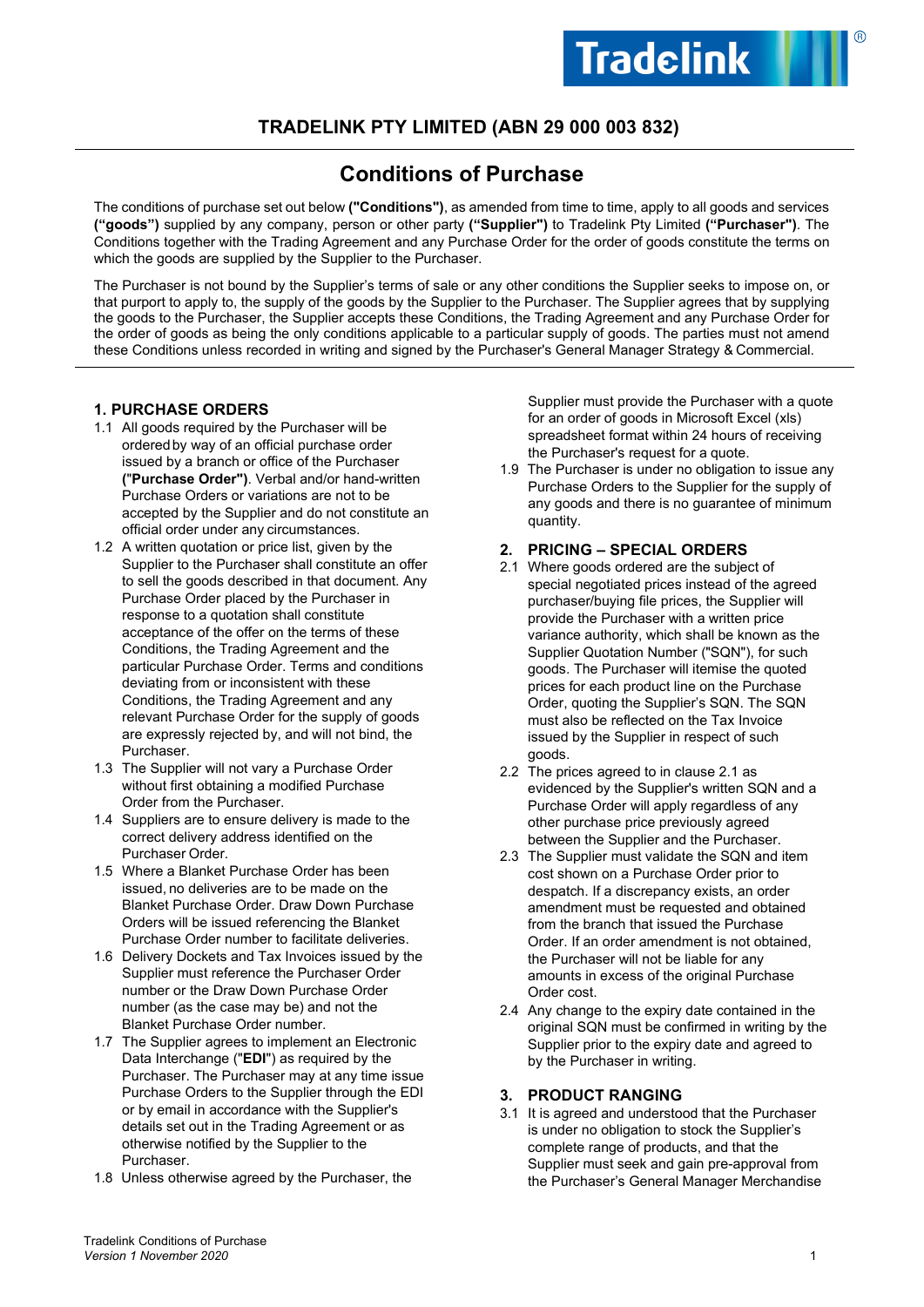or Relevant Senior Category Manager before approaching the Purchaser's branches or other employees to promote or implement any new products or product lines. If the Supplier delivers product to any of the Purchaser's branches in breach of this condition, the Purchaser reserves the right to return such product to the Supplier at the

Supplier's expense, and the Supplier further agrees to refund to the Purchaser the full cost of such product including GST.

- 3.2 All goods must have an approved barcode that is capable of being scanned on the Purchaser's point of sale systems.
- 3.3 Where a Supplier's range of merchandise is added to a new or newly acquired branch of the Supplier, a further minimum discount of 10% will apply to the initial order for that branch.

#### **4. REBATES AND PAYMENTS**

- 4.1 The Supplier will pay the purchase rebates and any other incentives as set out and agreed in Section B of the Trading Agreement or as otherwise agreed in writing between the Purchaser and the Supplier.
- 4.2 Where there are no specific written conditions in the Trading Agreement as provided by clause 4.1 or no Trading Agreement exists, the Supplier agrees to pay the Purchaser a general rebate equal to 7.0% of the Purchaser's total monthly purchases.
- 4.3 The rebate method of payment is either as specified in the Trading Agreement or otherwise by deducting the amount payable to the Purchaser from any payment due to the Supplier.
- 4.4 Where the sum of all purchase rebates, marketing incentives and any other incentives including a general rebate can be expressed as a flat % and applies to total purchases, e.g. total rebate payable by Supplier is 17.5% of total purchases, representing 15% purchase rebate plus 2.5% marketing incentive, the Supplier agrees to allow the Purchaser to calculate and deduct the appropriate % from monthly payments made by the Purchaser to the Supplier.
- 4.5 The Purchaser's remittance advice sent to the Supplier will show details of the rebate calculation for validation purposes by the Supplier.
- 4.6 In all other instances the Supplier agrees to calculate the monthly rebate owing to the Purchaser, notify the Purchaser of the amount and pay such purchase rebates, marketing incentives and any otherincentives including general rebate as a liquidated debt due and payable. Payment is to be in accordance with agreed payment terms and the acceptable methods of payment are EFT, Cheque or Adjustment Note.
- 4.7 In either case, as rebates represent an

adjustment to the original purchase price, the Supplier must calculate rebate on the gross invoice value including GST and issue a corresponding Adjustment Note equal to the amount of the remittance to the Purchaser so that GST can be correctly attributed.

4.8 Where the Supplier pays by cheque or Adjustment Note, the payment is to be forwarded to:

> National Rebates Accountant Finance Department Tradelink Pty Limited Locked Bag 71 VIRGINIA BUSINESS CENTRE QLD 4014

- 4.9 The Supplier shall prepare a rebate summary / Adjustment Note for the Purchaser in accordance with this clause. This is to be completed by the Supplier showing purchases by state and the rebate and/or incentive payable to the Purchaser calculated in accordance with the Trading Agreement rebate structure and these Conditions and shall include the current GST.
- 4.10The Supplier will forward the rebate summary / Adjustment Note by email to the Purchaser's Finance Department at [rebate@tradelink.com.au o](mailto:rebate@tradelink.com.au)n the same day the rebate and/or incentive is paid by EFT.
- 4.11The Supplier acknowledges that rebate and incentive payments and the liability for them is not dependent upon prompt payment for purchases and that rebate and incentive payments are expressly separate agreements to payment/settlement terms for purchases.
- 4.12Rebates or credits due to the Purchaser under this clause are recoverable from the Supplier as a debt due and payable. No:
	- (a) delay;
	- (b) failure to seek or adjust payments to account for the rebate;
	- (c) failure to require the Supplier to comply with its obligations under this clause; or (d) payment of the full supply amount to the Supplier, on the part of the Purchaser, will prejudice the

Purchaser's rights to recover the amounts and rebates due under this clause.

# **5. AUSTRALIAN CONSUMER LAW**

5.1 It is an essential term of these Conditions that the Supplier complies with the provisions of the Australian Consumer Law. Without limiting that obligation in any way, the Supplier must comply (and ensure that any manufacturer or other supplier complies) with Section 102 of Schedule 2 of the Competition and Consumer

Act 2010 (Cth) and Regulation 90 of the Competition and Consumer Regulations 2010 (Cth), in relation to any warranty provided by the Supplier, any third party supplier, or the manufacturer of the goods. To the extent permitted by law, the Supplier indemnifies, and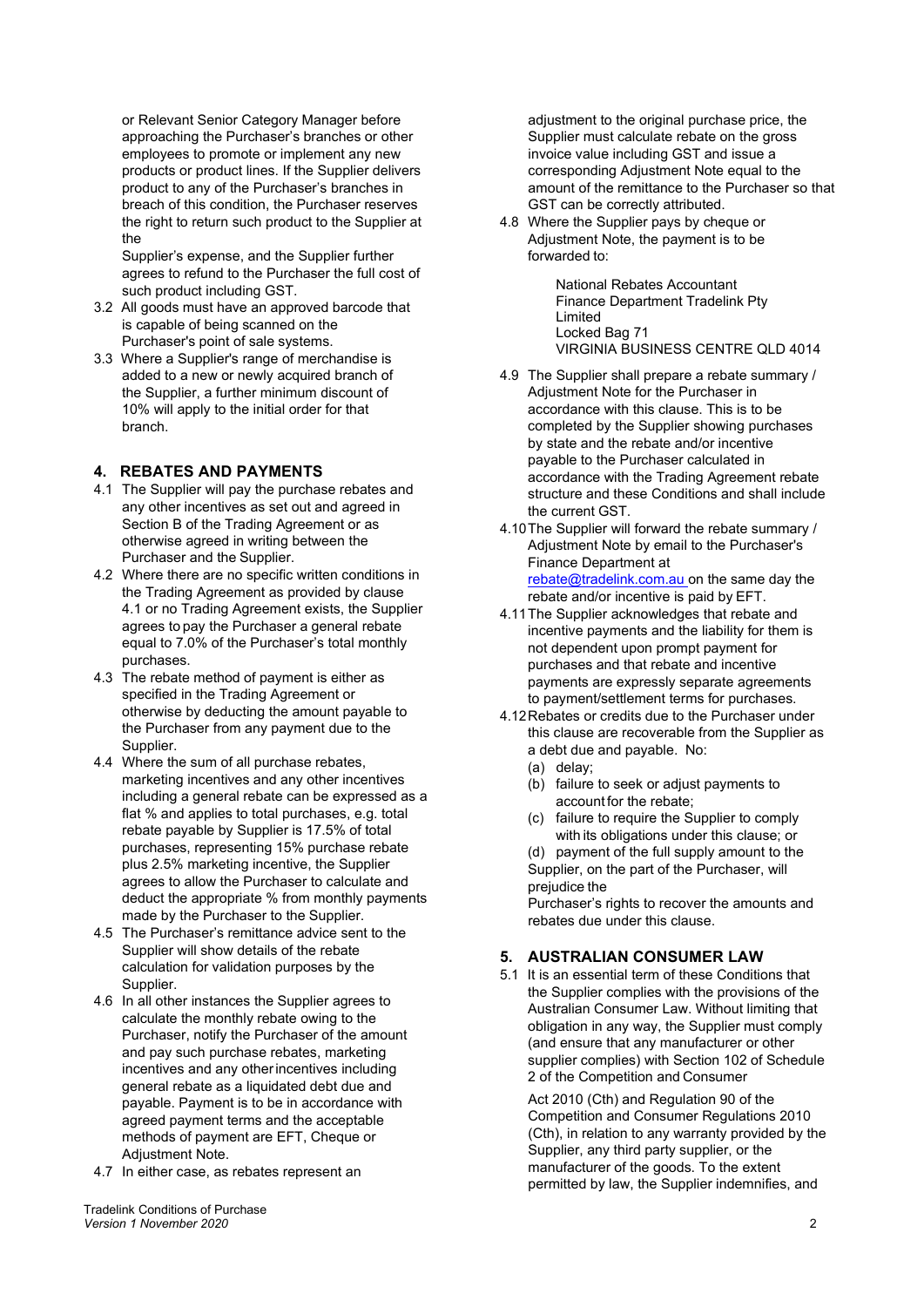keeps the Purchaser indemnified against any loss, cost, penalty or claim made against the Purchaser that arises out of or relates to a breach of this clause by the Supplier.

# **6. DELIVERIES AND INVOICES**

- 6.1 Unless otherwise agreed with the Purchaser, the Supplier must deliver the goods to the address specified in the Purchase Order by the date stated in the Purchase Order. If no delivery date is specified in a Purchase Order, the Supplier agrees to complete delivery within forty-eight (48) hours from the issue date of a Purchase Order, unless otherwise agreed by the Purchaser.
- 6.2 All deliveries are to be clearly labelled with the full address of the receiving location as shown on the relevant Purchase Order. A Delivery Docket must accompany delivery of the goods so ordered. The Supplier must package all goods in compliance with any applicable laws and in a safe and secure manner to ensure reasonable protection against theft or damage during transit and delivery.
- 6.3 Where the Supplier becomes aware that it will not be able to comply with a specified delivery date as shown on a Purchase Order, the Supplier will immediately notify the Purchaser's representative who issued the Purchase Order and obtain approval for any change to the original delivery date. If approval is not obtained, the Supplier will use, and be responsible for, any express freight that may be required to guarantee that the product is delivered into the branch to meet the required delivery date or the agreed lead-time. In the event that delivery is delayed by more than twenty- four (24) hours, the Purchaser will be entitled to cancel the order or reject the delivery without any liability whatsoever.
- 6.4 The Purchaser will be entitled to recover from the Supplier as a debt due and payable by the Supplierto the Purchaser, any reasonable, direct and documented costs and expenses suffered by the Purchaser as a result of the Supplier failing to satisfactorily complete delivery within the agreed timeframe.
- 6.5 Where, at the Purchaser's direction, goods are collected from the Supplier's warehouse by a party other than the Purchaser or delivered to an address other than a site occupied by the Purchaser, the Supplier must forward a copy of the Delivery Docket to the branch from which the Purchase Order was issued within twenty-four (24) hours after the time the goods are collected or delivered. Any reasonable, direct and documented costs and expenses resulting from the Supplier delivering the wrong type or amount of goods, delivering to the wrong address or failing to deliver within the agreed timeframe will be borne by the Supplier.
- 6.6 Where goods ordered are unavailable for delivery by the specified date and time, the Supplier will not make substitutions or place the goods on

backorder unless agreed to by the Purchaser in writing. If any Purchase Order is unfillable, the Supplier agrees to advise the branch that issued the Purchase Order immediately upon receipt of the Purchase Order.

- <span id="page-2-0"></span>6.7 The Supplier's Delivery Docket is to be numbered and include the following details:
	- (a) the Supplier's details including name, address, phone number and email address;
	- (b) the Purchaser's details including name, address and phone number of the originator of the order;
	- (c) the Purchase Order number;
	- (d) the Supplier's Delivery Docket and Tax Invoice number;
	- (e) a full description of the goods including the Supplier's part number if applicable;
	- (f) the quantities of each item ordered, supplied and back ordered;
	- (g) total quantity and unit of measure of packs, bags etc for each item; and
	- (h) method of transport and carrier consignment note number.
- 6.8 The Supplier will issue a separate Tax Invoice for every Delivery Docket and where possible will ensure that Delivery Docket numbers and the corresponding Tax Invoice numbers are the same.
- 6.9 The Supplier acknowledges and agrees the Purchaser will not be liable to pay for goods unless Delivery Dockets have a legible and identifiable signature of an authorised representative of the Purchaser together with a valid Purchase Order number and the relevant Purchaser's branch's signature stamp recorded on the Supplier's delivery paperwork. Further, the Purchaser will not be liable for payment if the Supplier's Tax Invoices do not quote the Purchase Order number.
- 6.10The Supplier's Tax Invoices must quote the Purchase Order number of the Purchase Order applicable to the goods being invoiced. If a Purchase Order does not specify a Purchase Order number, it is the Supplier's responsibility to ensure that Purchase Order numbers are obtained prior to delivery. The Purchaser will not be obliged to accept goods unless a valid Purchase Order number is quoted on the Supplier's Delivery Docket.
- 6.11If the Supplier is registered for GST, the Supplier must issue to the Purchaser complying Tax Invoices and Adjustment Notes (accounts) in accordance with *A New Tax System (Goods and Services Tax) Act 1999* (Cth) and as periodically amended or updated by GST Rulings and Determinations made by the Australian Taxation Office **("ATO")**. The Purchaser's billing name for accounts is "Tradelink Pty Limited" and the billing addresses for the relevant States are as shown in the table below.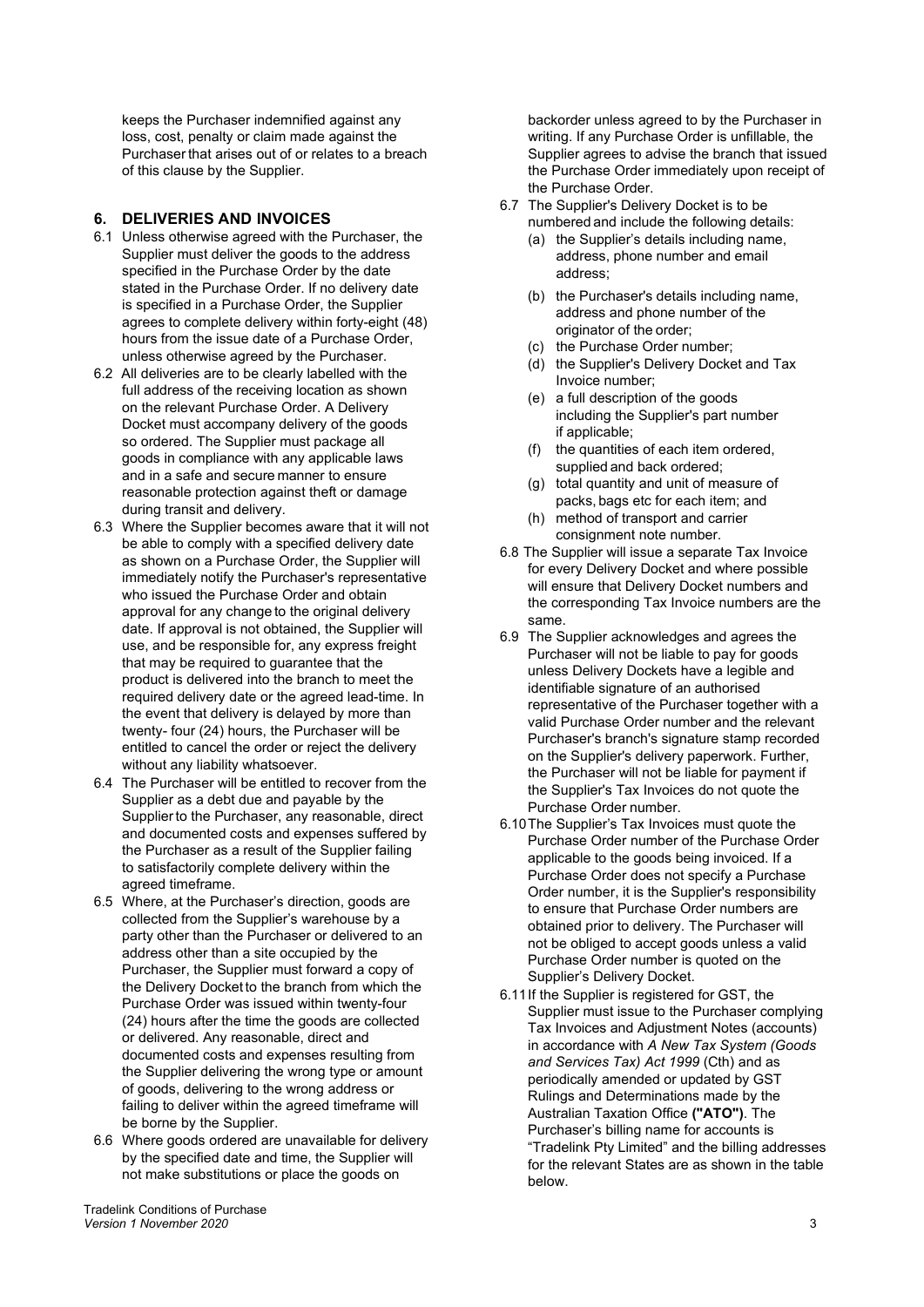**General Mail:**  Locked Bag 71 Virginia BC Qld 4014

**A/P Qld:** Locked Bag 233 Virginia BC Qld 4014

**A/P NSW:** Locked Bag 232 Virginia BC Qld 4014 **A/P WA:** Locked Bag 230 Virginia BC Qld 4014

**A/P Vic/Tas:** Locked Bag 107 Virginia BC Qld 4014

**A/P SA:** Locked Bag 231 Virginia BC Qld 4014

- 6.12Statements of account and Tax Invoices must never be forwarded directly to the Purchaser's branches or be forwarded with the goods being delivered.
- 6.13The Supplier must submit a Tax Invoice, issued in accordance with this clause, to the Purchaser within five (5) working days following delivery of goods to ensure timely payment.

# **7. FREIGHT**

- 7.1 The Supplier agrees that all goods will be delivered free into store (FIS), , at the Supplier's expense, directly to the specified location nominated by the Purchaser.
- 7.2 Where a Purchase Order specifies, or the Purchaser otherwise directs, that goods are supplied Ex works (EXW) at the Supplier's warehouse or Free carrier (FCA), as these terms are defined in the Incoterms®, the Supplier acknowledges that the goods will be collected from the Supplier's warehouse or the carrier's depot by the Purchaser or its nominee (as the case may be) at the Purchaser's expense.
- 7.3 The Purchaser reserves the right (acting reasonably) to refuse any carrier to be utilised by the Supplier for the supply of goods under these Conditions, including where the Purchaser has reasonable grounds to believe the carrier may be, or it puts the Purchaser at risk of being, in breach of CoR Laws or WHS Laws.

# **8. BACKORDERS**

- 8.1 The Supplier agrees to contact the Purchaser's branch Regional Inventory Controllers on a weekly basis and provide updated lead times for all Purchase Orders issued where the Purchaser has accepted a backorder delivery date.
- 8.2 Prior to delivery of backorders, the Supplier agrees to contact the Purchaser's branch Inventory Controllers and confirm that the goods are still required.

# **9. RECEIVING GOODS**

- 9.1 The Purchaser reserves the right to make claims upon the Supplier for any goods which are at the time of delivery, damaged, defective, short delivered and/or incomplete.
- 9.2 The Supplier accepts that the contents of

Tradelink Conditions of Purchase *Version 1 November 2020* 4

Supplier factory packaged goods may not be checked by the Purchaser at time of receipt, but will be checked at time of installation. Claims for damaged and/or defective goods, items short delivered and/or incomplete goods may be made at that time.

9.3 The Supplier also accepts that claims may be made by the Purchaser for defects at any time within a reasonable period of the Purchaser becoming aware of such defects.

# **10.GOODS & SERVICES TAX (GST)**

- 10.1 In these Conditions, the expressions "**GST**", "**Adjustment Note**", "**input tax credit**", "**Tax Invoice**", "**recipient**" and "**taxable supply**" have the meanings given to those expressions in the A New Tax System, (Goods and Services Tax) Act 1999 (Cth).
- 10.2With the exception of any amount payable under this clause, unless otherwise expressly stated, all amounts stated to be payable in these Conditions are exclusive of GST.
- 10.3If GST is imposed on any supply made under or in accordance with these Conditions, the recipient of the taxable supply must pay to the supplier an additional amount equal to the GST payable on or for the taxable supply. Payment of the additional amount will be made at the same time as payment for the taxable supply is required to be made in accordance with these Conditions, subject to the provision of a tax invoice.
- 10.4If the Supplier is registered for GST it must raise and provide to the Purchaser GST compliant Tax Invoices and Adjustment Notes (accounts) in accordance with A New Tax System (Goods and Services Tax) Act 1999 (Cth) and as interpreted by GST Rulings and Determinations made by the ATO.
- 10.5If the Supplier is not registered for GST, it agrees to include its ABN on all invoices and credit notes. Failure by the Supplier to quote its ABN on its invoice may result in the Purchaser withholding part payment at the top marginal tax rate (plus Medicare Levy) of the total invoice value and remitting this to the ATOas per legislated taxation requirements (PAYG system).

# **11. FEES & CHARGES**

11.1Unless otherwise agreed in writing by the Purchaser, the Purchaser will not be liable for and will not pay fees for packaging and handling, restocking or any other fee or penalty of any kind in connection with the goods under any circumstances.

# <span id="page-3-0"></span>**12. RETURNS/DISPUTES/ADJUSTMENTS**

12.1Except in the case of Supplier packaged factory goods which are dealt with in clause 9.2, where there is a discrepancy between goods received and those described on the Supplier's Delivery Docket, or if goods are rejected by the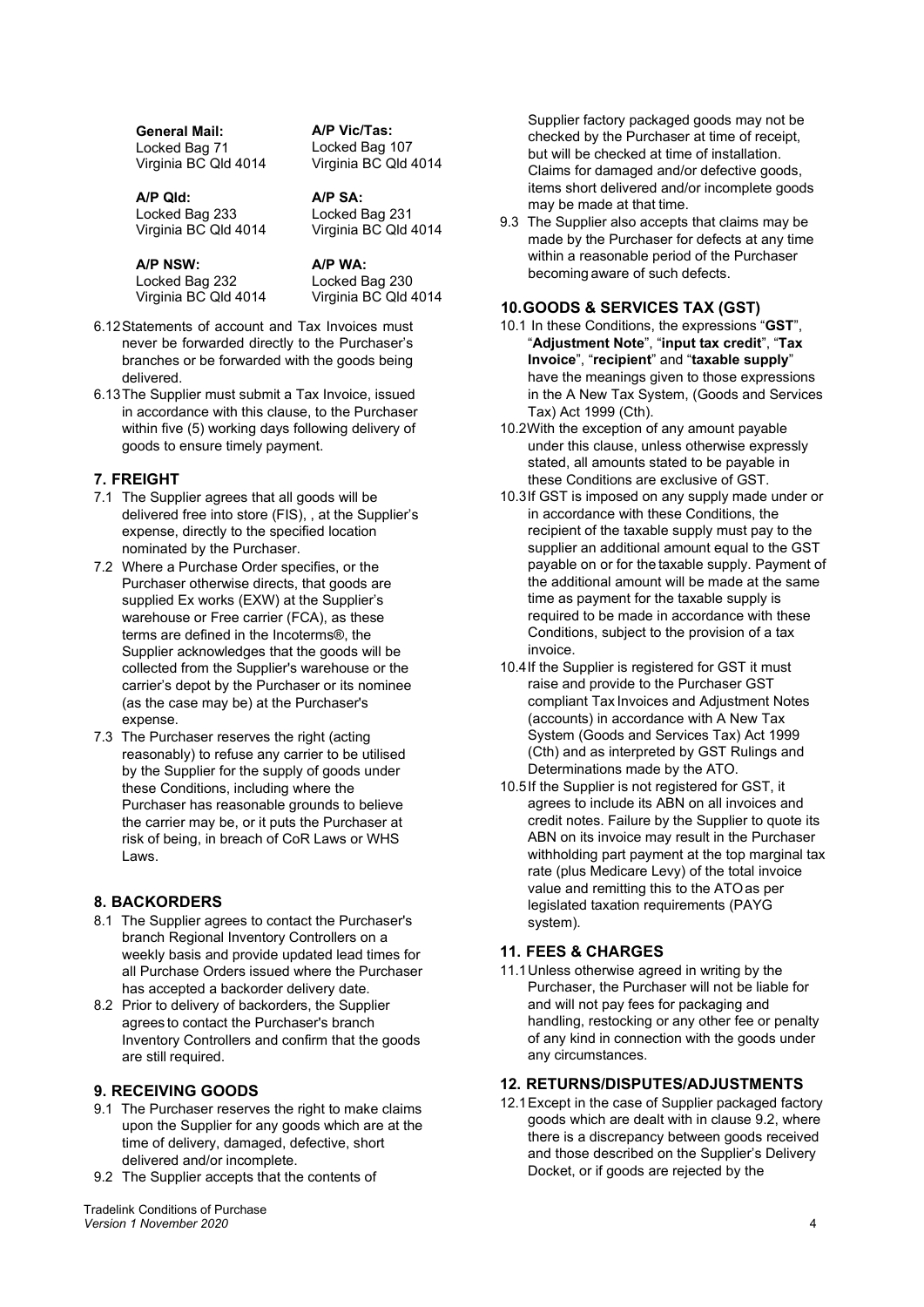Purchaser upon delivery for any reason, the Purchaser will advise the Supplier as soon as reasonably practicable after receipt of the goods.

- 12.2Unless otherwise specified in the Trading Agreement, the Supplier will, at its cost, collect rejected goods or other goods returned from the Purchaser within fourteen (14) days of notice of the goods return being given by the Purchaser and must prior to collection issue the Purchaser with a written Return Authority ("**RA"**) number. If the Supplier fails to collect the rejected goods within the fourteen (14) day period, the Purchaser will return the goods to the Supplier and any costs and expenses incurred by the Purchaser in doing so will be a debt due and payable by the Supplier to the Purchaser.
- 12.3Once the RA has been provided and the subject stock returned, the Supplier must issue the relevant Adjustment Note and credit any moneys owing to the Purchaser's account within five (5) working days.
- 12.4For any adjustments, the Supplier's Adjustment Note is to be numbered and, without limiting the requirements otherwise contained in these Conditions, must include the following details:
	- (a) the Supplier's details including name, ABN address, phone number and email address;
	- (b) the Purchaser's details including name, address of the claim originator;
	- (c) the Purchaser's credit claim number to which the Adjustment Note relates (if applicable); and
	- (d) the original Tax Invoice number or Purchase Order number to which the Adjustment Note relates.
- 12.5The Supplier is to provide formal notification of any claims that are rejected. Notice of rejection of claims should contain the following details:
	- (a) the Supplier's details including name,
	- address, phone number and email address;
	- (b) the details of the relevant branch of the Purchaser issuing the notification including name and address;
	- (c) the Purchaser's credit claim number to which the rejection relates; and
	- (d) the reason for the rejection.
- 12.6The Supplier undertakes and acknowledges that it is the Supplier's responsibility to resolve and finalise all claims or disputes within three (3) months from date of claim. The Purchaser will provide all reasonable assistance to the Supplier in resolving claims made by the Supplier against the Purchaser.
- 12.7The Supplier acknowledges and agrees that any claim or dispute not resolved within the required three (3) months will (unless the Supplier immediately notifies the Purchaser in writing that it elects to utilise the dispute resolution process set out in clause [12.8\)](#page-4-0) be deemed to be accepted by the Supplier and the Supplier will immediately

Tradelink Conditions of Purchase *Version 1 November 2020* 5

issue to the Purchaser an Adjustment Note for the full value of the outstanding claim or dispute and credit any moneys owing to the Purchaser to the Purchaser's account.

<span id="page-4-0"></span>12.8If the Supplier elects to utilise the dispute resolution process, then the claim or dispute is to be referred for mediation in accordance with the mediation guidelines published by the Resolution Institute to a mediator agreed on by the parties. The role of any mediator is to assist in negotiating a resolution of the dispute and must seek to resolve the dispute within 40 working days of their appointment. A mediator may not make a decision that is binding on a party. Any information or documents disclosed by a party under this clause must be kept confidential and may not be used for any purpose except to attempt to resolve the dispute. Each party must bear its own costs of complying with this clause and the parties must bear equally thecosts of the mediator.

# **13. PAYMENT TERMS**

- 13.1Payment terms will be the number of days set out in Section B of the Trading Agreement. The calculations of payment terms will be from the end of month in which the goods are received.
- 13.2If no Trading Agreement exists, or for any reason payment terms are omitted from the Trading Agreement, the agreed terms will be strictly sixty (60) days from the end of the month in which the goods are received.

# **14. ACCOUNT PAYMENT**

- 14.1The Supplier agrees that if payment is to be made by Electronic Funds Transfer ("EFT"), the payment will be made by the Purchaser on the first working day following the due date for payment as determined by the payment terms. It shall be deemed that payment in these circumstances has been made within agreed terms and the Supplier will not impose any costs or expenses on the Purchaser whatsoever.
- 14.2If the Supplier does not accept payment by EFT, then payment will be made by the Purchaser posting a cheque to the Supplier on the last working day of the month in which the account is due for payment. The Purchaser will not be held responsible for any postal delays and it shall be deemed that payment in these circumstances has been made within agreed terms and the Supplier will not impose any penalties whatsoever.
- 14.3The Purchaser's Accounts Payable Department is to be the Supplier's first point of contact for payment queries. The Supplier acknowledges and agrees that it will never contact the ordering branch of the Purchaser for payment or account queries.

# **15. SETTLEMENT DISCOUNT**

15.1The Supplier will allow a settlement discount at the rate (if any) set out and agreed in Section B of the Trading Agreement and such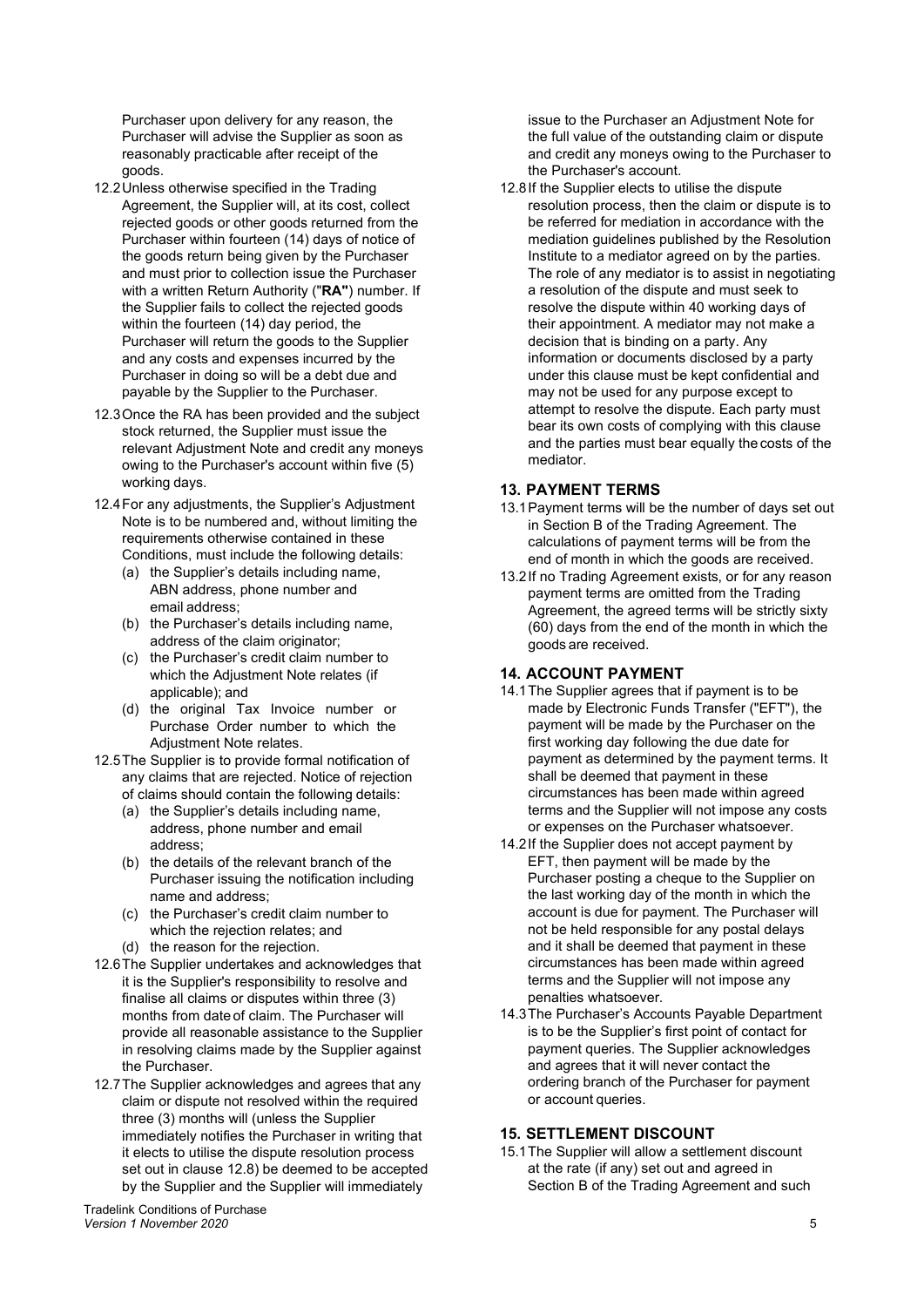discount will be calculated by the Purchaser and deducted from any payments due by the Purchaser to the Supplier.

# **16. STOCK CONTROL**

- 16.1The Supplier agrees to exchange any slow moving or discontinued stock, in resaleable condition, with other saleable stock items of equal value as required by the Purchaser.
- 16.2 Upon request by the Purchaser, the Supplier agrees to:
	- (a) exchange stock for which no sales have been recorded at a Purchaser's Branch within the prior six (6) months and exchange it for current saleable stock of an equal value or other stock of equal value as nominated by the Purchaser; and
	- (b) accept the return of any unsold promotional stock ordered by the Purchaser which remains unsold after sixty (60) days from the end of the promotion period and credit the Purchaser's account for any promotional stock returned in accordance with the process set out in clause [12.](#page-3-0)
- 16.3Where the Supplier intends to remove a product from its range or modify it in any way for whatever reason, the Supplier undertakes to provide the Purchaser's relevant Senior Category Manager or General Manager Merchandise with written notice at least one hundred and twenty (120) days prior to the effective date of the removal or modification of such product.
- 16.4Any stock of goods modified or removed from the Supplier's range which remains unsold at the Purchaser's branches at the end of the one hundred and twenty (120) days' notice period will be exchanged by the Supplier for current saleable stock of an equal value or other stock of equal value as nominated by the Purchaser, or for a full credit or refund, at the Purchaser's option.
- 16.5The Supplier further agrees that if less than one hundred and twenty (120) days' notice of product removal or modification is given, the Supplier will accept the return of all such stock which remains unsold at the Purchaser's Branches for full credit or refund without adjustment upon the Purchaser returning the goods. The Supplier further agrees to immediately issue an Adjustment Note to the Purchaser for the full value of the goods that have been returned. The cost of returning such stock shall be borne by the Supplier.
- 16.6Showroom items and internal use items are to be supplied to the Purchaser free of charge.

#### **17. PRICE CHANGES**

17.1The Supplier will provide written notification of general cost price changes to the Purchaser's Senior Category Manager no less than ninety (90) days prior to the proposed effective date of such cost price changes and must honour the price quoted for all Purchase Orders not yet fulfilled. The effective date for these changes must always be the 1st day of a given month. The Purchaser reserves the right to negotiate any proposed price revision and to seek justification from the Supplier substantiating any cost price increases.

- 17.2Without limiting clause 17.1 the Supplier will provide new price lists incorporating details of any proposed cost price changes by email to the Purchaser's Senior Category Manager a[t](mailto:%20cost.file@tradelink.com.au) [cost.file@tradelink.com.au](mailto:%20cost.file@tradelink.com.au) in the required format at least seventy five (75) days prior to the proposed effective date of the cost price changes.
- 17.3If the Supplier fails to provide such notifications and price lists in the required timeframes, the Purchaser reserves the right to reject or defer the cost price revisions until the  $1<sup>st</sup>$  day of the following month after the required timeframe has elapsed.

#### **18. WARRANTIES AND INSURANCE**

- 18.1Without limiting any warranties or guarantees implied or imposed by law or by statute (including the Australian Consumer Law), the Supplier warrants that all goods supplied are of merchantable quality, unencumbered, are new on delivery, in accordance with any specification given to the Supplier by or on behalf of the Purchaser, are free from defects in materials and workmanship, correspond with their description and any samples provided to the Purchaser, are fit for the stated purpose, are safe and not a risk to health, and comply with all applicable Australian Standards and laws, regulations, industry requirements and by-laws.
- 18.2All goods which are classified by Standards Australia must be accredited to the relevant standard and carry the current Standards Australia mark or watermark and license number. Goods must also be marked with Supplier identification.
- 18.3Any suspension or cancellation of any Standards Australia accreditation is to be immediately notified to the Purchaser's Senior Category Manager or General Manager Merchandise, and the Purchaser reserves the right to return any stock no longer covered by Standards Australia accreditation for a full credit or refund (at the Purchaser's option) without adjustment by the Supplier.
- 18.4The Supplier hereby indemnifies the Purchaser for any loss, costs, damages, expenses and injury to property or persons (including but not limited to legal expenses) resulting from, arising out of or in connection with a breach by the Supplier of any of these Conditions or the negligence of the Supplier, and the Supplier's liability will be reduced to the extent any loss or damage arises from any negligent act or omission of the Purchaser. In the event that a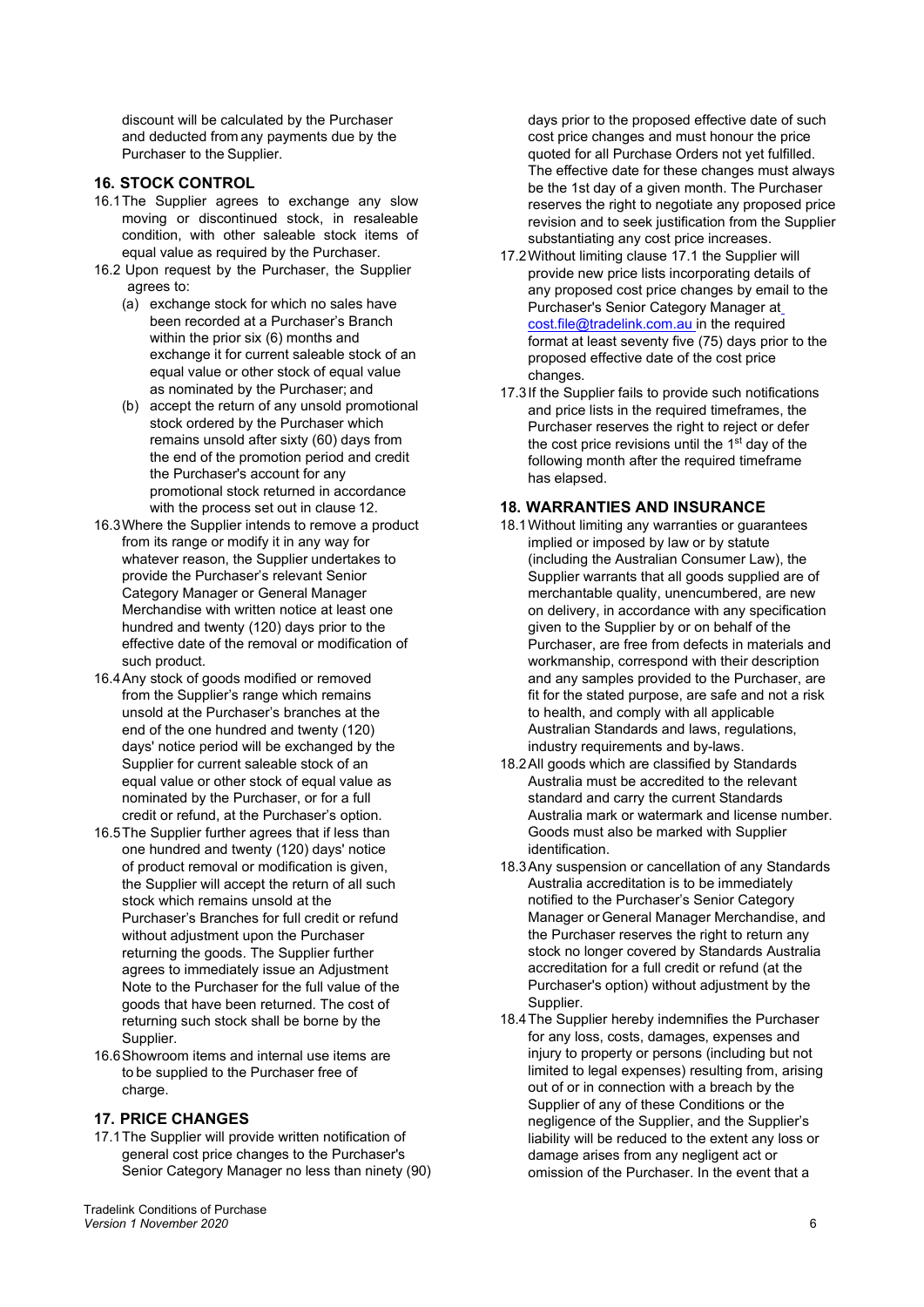claim requires the Purchaser or a customer of the Purchaser to repair, replace or reinstall product, the Supplier agrees that all reasonable costs relating to or arising out of the required work or replacement will be at the Supplier's expense. Despite any other provision of these Conditions, neither party is liable to the other for any indirect, special or consequential loss or damage which includes loss of profit, loss of revenue, loss of use, loss of business, loss of opportunity, loss of goodwill, loss of production or business interruption or any kind of indirect, special or consequential loss or damage.

- 18.5In the event of a warranty claim by the Purchaser or a customer of the Purchaser, the Supplier agrees, where possible, to inspect the site of the installation within twenty-four (24) hours of the Supplier being notified of the warranty claim. The Supplier also agrees to respond with a written report to the customer and the Purchaser within five (5) working days of the warranty claim notifying the Purchaser and the customer of the Supplier's decision in relation to the warranty claim.
- 18.6The Purchaser may, at its option or if requested by the Supplier, inspect the site of the installation of the goods that are the subject of a warranty claim. The Supplier agrees to reimburse the Purchaser for the Purchaser's costs for conducting such inspection.
- 18.7The Supplier warrants that it holds and will maintain public and products liability insurance in relation to all supplies to the Purchaser with a reputable insurer for an amount not less than \$10,000,000 in respect of any one claim.
- 18.8The Supplier agrees to provide copies of current certificates of currency for the public and products liability insurance referred to in clause 18.7 promptly when requested by the Purchaser, detailing the policy number and the amount of insurance cover.
- 18.9The Supplier is to have in place a quality assurance policy as per Australian Standard 3902/ISO 9002 and to comply with such quality assurance policies as directed by the Purchaser. The Supplier agrees to provide a copy of their quality assurance policy as per Australian Standard 3902/ISO 9002 on request from the Purchaser.
- 18.10 The Supplier represents and warrants to the Purchaser, on a continuing basis, that the Supplier and its personnel have, hold and can demonstrate the attributes set out in the Supplier Code of Conduct

## **19. GOVERNING LAW**

19.1The Supplier acknowledges and agrees that these Conditions shall be construed according to the laws of the state of Queensland. The parties submit to the exclusive jurisdiction of the courts in the state of Queensland.

# **20. PRODUCT KNOWLEDGE TRAINING**

- 20.1The Supplier agrees, at its cost, to provide sales support and product knowledge training, which complies with the requirements of any and all legislation, state and Commonwealth, and any requirements of the Purchaser. If requested by the Purchaser, the Supplier must provide product knowledge training to new employees, including in relation to features, benefits and unique selling propositions for the goods, by no later than four (4) weeks from the date the training is requested by the Purchaser.
- 20.2The Supplier must provide training to the Purchaser if there are any changes to the goods or the launch of a new product.
- 20.3Detailed and specialised product knowledge training is also to be provided to select product specialists/stores as directed by the Purchaser.
- 20.4The Supplier agrees to arrange any product training required by the Purchaser with the Purchaser's Senior Category Manager. Any such training will be at the Supplier's expense.

#### **21. MARKETING INITIATIVES**

21.1The Supplier will pay the marketing (MKT1) rebate set out and agreed in the Trading Agreement. The marketing rebate is to be used by the Purchaser for nationally coordinated advertising and promotional activities focused on increasing customer visits and purchases through the Purchaser's network of branches. The Supplier agrees that it must not undertake any direct supplier related promotional activity involving the Purchaser's branch network, unless all details of such promotions are provided to the Purchaser's Senior Category Manager or Marketing Manager, and their written approval is obtained prior to any release of information to the Purchaser's branches.

#### **22. PERSONAL PROPERTY SECURITIES ACT 2009**

- 22.1Nothing in these Conditions creates a security interest in the goods for the Supplier.
- 22.2The Supplier shall not, in any circumstance, register or seek to register an interest in the goods under the Personal Property Securities Act 2009 (Cth).

#### **23. ACCOUNT SET OFF**

23.1The Supplier acknowledges and agrees that the Purchaser may, at its option, set- off any amounts owed to the Supplier against amounts owed by the Supplier to the Purchaser.

#### **24. TITLE AND RISK**

- 24.1Risk in the goods shall pass to the Purchaser on delivery.
- 24.2Ownership of and unencumbered title in the goods will pass to the Purchaser on delivery.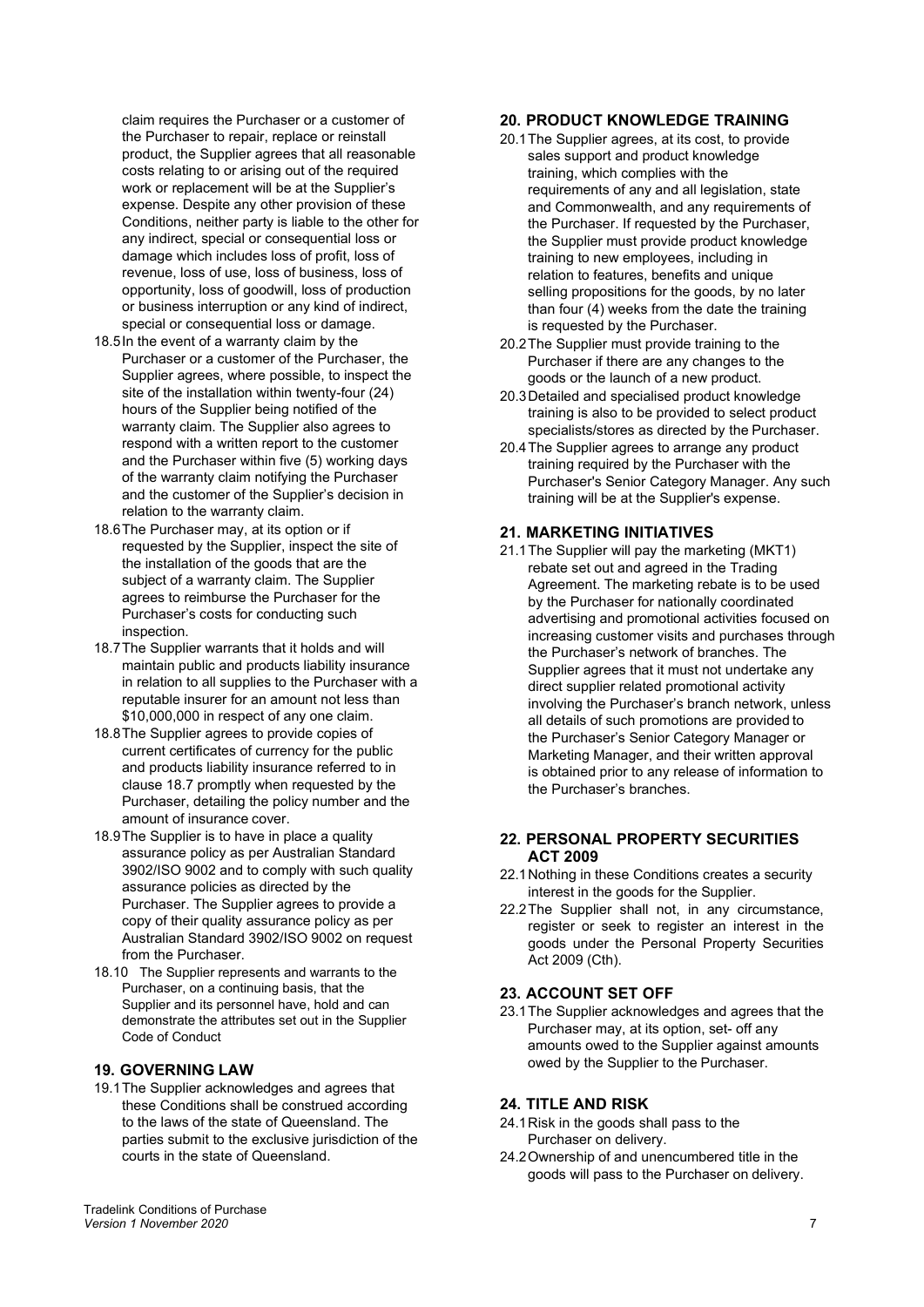# **25. NOTICE**

- 25.1 Notice given by the Supplier to the Purchaser may be delivered personally, posted or emailed to the General Manager Merchandise of the Purchaser at:
	- Post: General Manager Merchandise Tradelink Pty Limited Locked Bag 71 VIRGINIA BUSINESS CENTRE QLD 4014
	- Email: [cost.file@tradelink.com.au](mailto:cost.file@tradelink.com.au)
- 25.2If the notice is posted, it shall be taken as delivered on the fifth working day following posting or if the notice is sent by email, it will be deemed delivered when successfully transmitted.
- 25.3Any changes to the Supplier's contact details including national, state or regional office address, phone, email, postal address, bank details, agents or distributors details are to be communicated in writing to the Purchaser's National Product Manager, noless than two weeks in advance of such changes.

# **26. CONFIDENTIALITY**

- 26.1Under no circumstance is the Supplier to respond in telephone communications to cost price or Trading Agreement detail enquiries, such as rebate structures, from the Purchaser' branch network.
- 26.2Branch network enquiries regarding these Conditions, the Trading Agreement and any Purchase Order are to be referred to the Purchaser's National Product Manager or General Manager Commercial.
- 26.3Invoice cost price enquiries should be responded to by email to the enquiring branch and followed up by Supplier Sales Representative to ensure Supplier price lists and other product invoice cost information is available at the branch.
- 26.4For the purposes of this clause, the term **Confidential Information** means all information which relates to the agreed trading terms including rebate structures and the Purchaser's business and undertaking, including know-how, trade secrets, intellectual property, proprietary information, business, operational, product pricing and any other information to which the Supplier obtains access.
- 26.5The Supplier and Purchaser will treat any Confidential Information disclosed to it by the other party as confidential and to this end (but without limiting the generality of the obligation hereunder) the parties must:
	- (a) initiate a system for the safe custody of the Confidential Information and for the control of the making of copies of it and their safe custody; and
	- (b) instruct each and every employee who will

Tradelink Conditions of Purchase *Version 1 November 2020* 8

be required to use the Confidential Information to the effect that it is to be treated as confidential, must not be disclosed to third parties and must be kept in safe custody.

- 26.6The obligation of confidentiality under this clause shall not apply to any part of the Confidential Information which:
	- (a) is or becomes available to the public through no fault of the recipient;
	- (b) is already in the possession of the recipient prior to disclosure by the disclosing party;
	- (c) is received by the recipient from a third party who is not under any obligation of confidence; or
	- (d) is required to be disclosed by law.
- 26.7The obligation of confidentiality under this clause will continue unless and until such Confidential Information is in the public domain other than by virtue of a breach of this clause or it is agreed by the disclosing party that such Confidential Information is otherwise sufficiently public as to negate this obligation or a date which is five (5) years from expiry or termination of the Trading Agreement, whichever is earlier.

# **27. CONTINUOUS IMPROVEMENTS**

- 27.1The Supplier must use its best efforts to identify strategies and processes to:
	- (a) reduce the input costs to the Supplier of manufacturing, sourcing and supplying the goods to the Purchaser;
	- (b) achieve efficiencies in manufacturing, handling and delivering the goods to the Purchaser; and
	- (c) achieve efficiencies in the Purchaser's demand for and usage of the goods, including, without limitation, by advising the Purchaser on and making suggestions in relation to changes to the product specifications, consolidating the range of goods purchased, development of new products and adapting the Purchaser's manufacturing, ordering handling or storage processes,

to the greatest extent possible having regard to the Purchaser's commercial requirements and priorities.

27.2The parties acknowledge that the implementation of the process described in clause 27.1 may result either in a reduction in the unit cost of the goods offered by Supplier to the Purchaser, or in a reduction in the Purchaser's total spend on goods.

#### **28. SAFETY- CHAIN OF RESPONSIBILITY AND WHS**

28.1Notwithstanding the Supplier may not load or unload the goods, the Supplier must comply, and ensure that all of its employees, agents or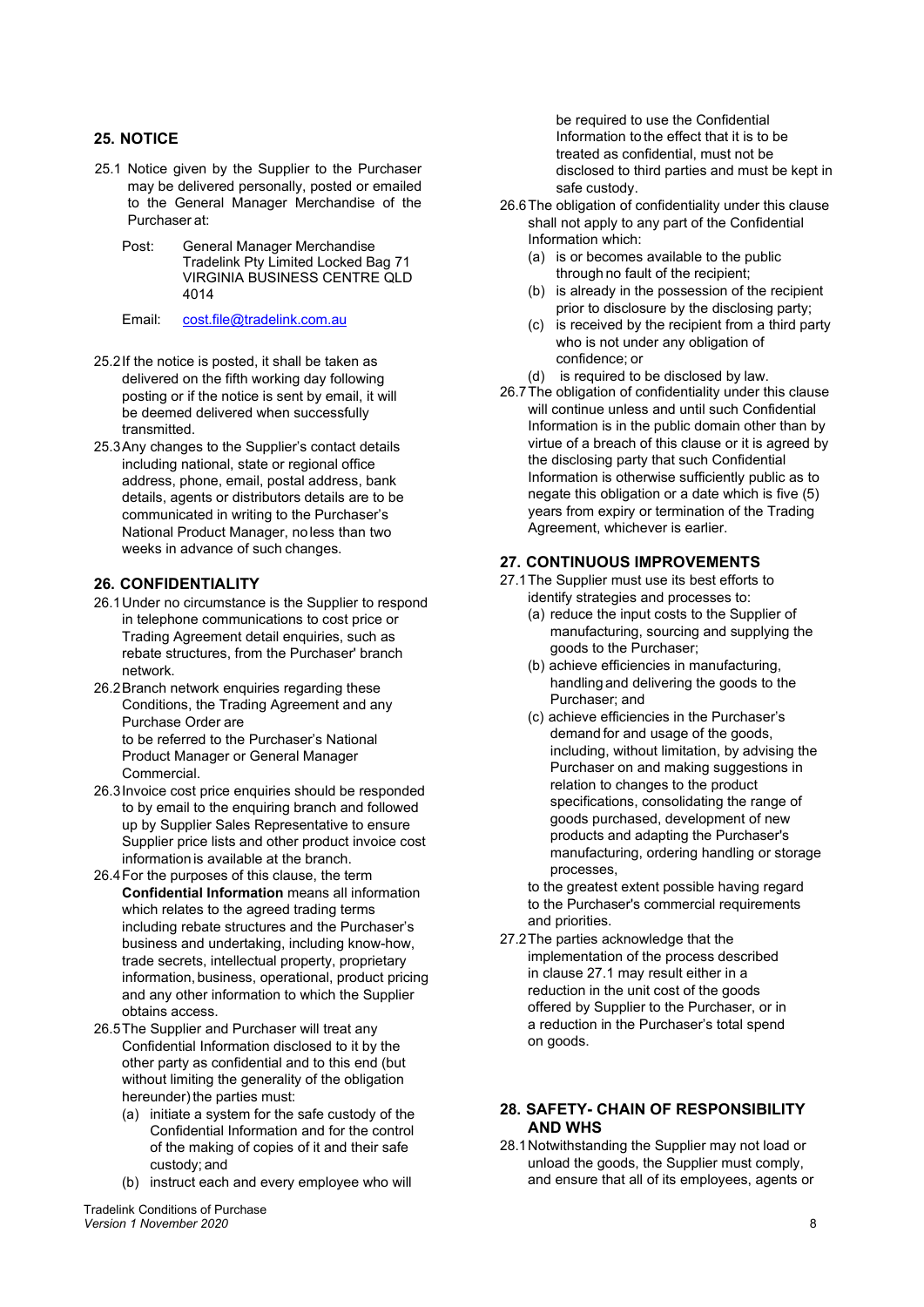subcontractors comply with all legislative requirements that apply to the transport of goods by road including but not limited to mass, loading, dimension, fatigue management requirements and speed compliance requirements of the CoR Laws.

- 28.2The Supplier must establish, implement and maintain for the term of the Trading Agreement (or otherwise for so long as goods are supplied to the Purchaser under these Conditions) appropriate policies, procedures and business practices to ensure its business practices comply with the requirements of the CoR Laws and WHS Laws and authorises the Purchaser (or its authorised agent) to carry out occasional or periodic audits of the Supplier's business practices.
- 28.3Without limiting the above or any other requirement in these Conditions, the Supplier will, in respect of each delivery of the goods requested by the Purchaser in accordance with these Conditions:
	- (a) ensure that the Goods loaded are correctly and securely loaded, and safely unloaded and that the CoR Laws have been complied with; and
	- (b) if requested by the Purchaser, provide to the Purchaser, once the loading has been completed, written notice that the loading has been completed in compliance with the CoR Laws and other applicable legislative requirements.
- 28.4The Supplier must obtain and maintain, and ensure that its subcontractors obtain and maintain, all licences required by legislative requirements.
- 28.5The Supplier shall ensure that all vehicles have all required current licences, permits and certificates as required by legislative requirements.
- 28.6The Supplier is solely responsible for any fines or infringement fees incurred and must notify the Purchaser of any CoR Laws offences committed by the Supplier in connection with these Conditions.
- 28.7The Supplier must decline to carry a consignment in one load if in the Supplier's opinion it may exceed the mass, loading or dimension requirements under legislative requirements including but not limited to the CoR Laws.
- 28.8Without limiting any other provision of these Conditions, the Supplier warrants that it will not do, require or refrain from doing anything which would directly or indirectly cause or encourage any person to breach any CoR Laws or WHS Law.

#### **29. TERMINATION**

29.1A breach by the Supplier or Purchaser of any of the terms of these Conditions will constitute an event of default. On the occurrence of an event of default, or if a party is insolvent, the

Tradelink Conditions of Purchase *Version 1 November 2020* 9

non-defaulting party may (without prejudice to any other remedy available to it) in its absolute discretion by written notice immediately terminate the Trading Agreement (including any unfilled Purchase Orders).

## **30. Information and Access**

- 30.1The Supplier shall allow the Purchaser to conduct a review or audit of the Supplier's compliance with the Supplier's warranties and obligations under this Agreement, including those that relate to it and its personnel holding the attributes described in the Supplier Code of Conduct and must promptly:
- 30.2make available to the Purchaser such access to the Supplier's Personnel, the operations, facilities, documents, books and records of the Supplier and the Supplier's Personnel; and
- 30.3provide all such assistance and information, as the Purchaser reasonably requests in connection with any such review or audit.

# **31. ESG Reporting**

31.1The Supplier must, at its cost, provide any environmental, social and governance information relating to the performance of this Agreement as reasonably requested by the Purchaser in order for the Purchaser to meet the corporate governance requirements imposed on it by the ASX and NZX security listing rules or the Task Force on Climaterelated Financial Disclosures (TCFD) from time to time.

# **32. DEFINITIONS AND INTERPRETATION**

- 32.1The following terms have the following meanings in these Conditions unless the context requires otherwise:
- 32.2"**Blanket Purchase Order**" means a Purchase Order issued by the Purchaser that provides advance notice of stock requirements;
- 32.3"**CoR Laws**" means any laws in relation to safety concerning the carriage of goods by road, including as to mass, dimension, load restraint, speed, fatigue and vehicle standards, roadworthiness and maintenance and including the Heavy Vehicle National Law and Regulations and Road Traffic (Vehicles) Act 2012 (WA).
- 32.4"**Delivery Docket**" means a document issued by the Supplier that must accompany every delivery of goods to the Purchaser and must contain the details specified in claus[e 6.7.](#page-2-0)
- 32.5"**Draw Down Purchase Order**" means a Purchase Order issued by the Purchaser which specifies the delivery of goods set out in a Blanket Purchase Order;
- 32.6"**Supplier Code of Conduct**" means the document of that name available at [www.fbu.com;](http://www.fbu.com/)
- 32.7"**Trading Agreement**" means the document titled "Trading Agreement" to which these Conditions are attached.